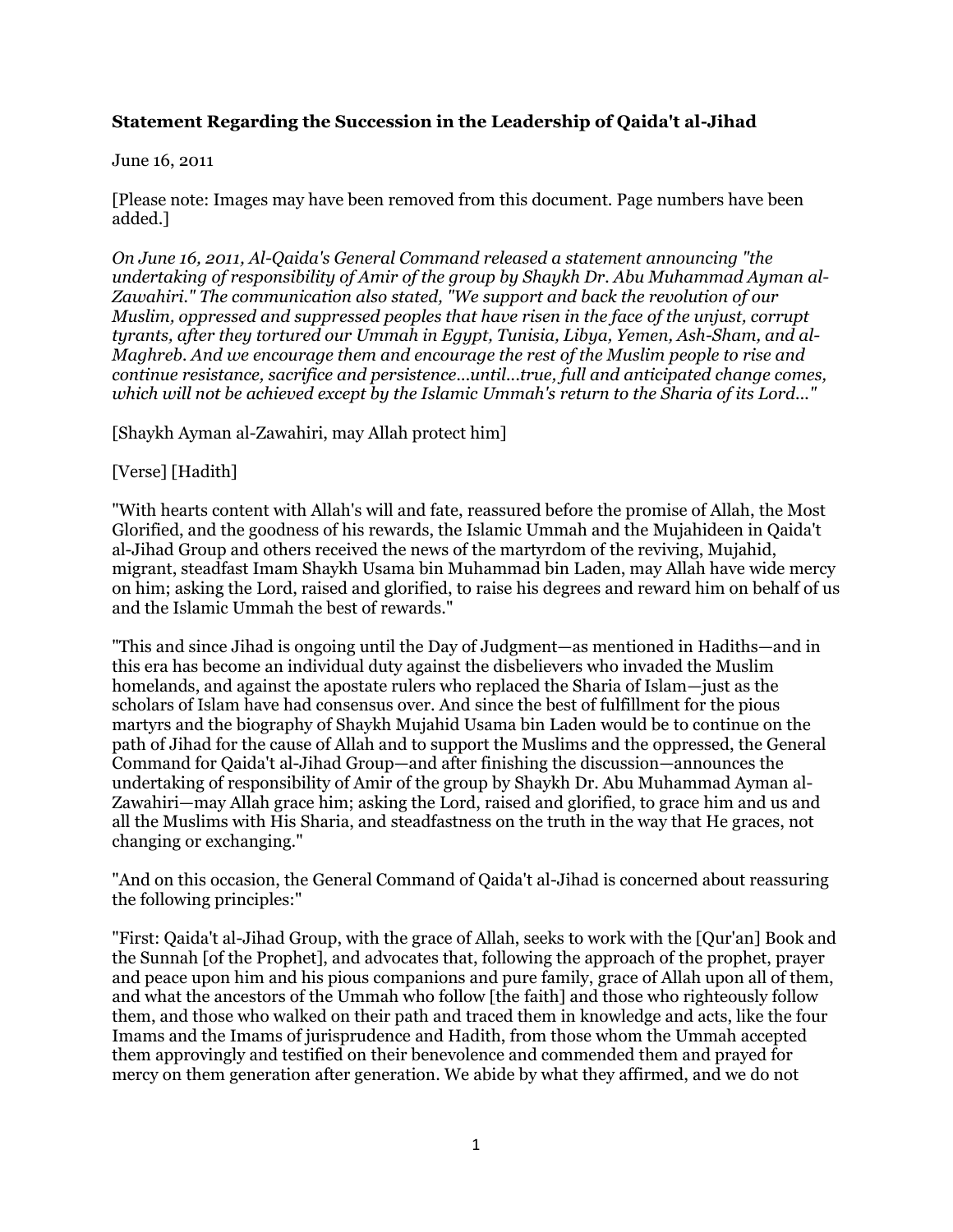deviate from their words, and we seek to be, with the help of Allah, followers [of example] not creators, guided [by example] not inventors."

"Second: with the help and grace of Allah, we seek to call for the true religion, and encourage our Ummah to prepare and fight, along with our practical carrying out of the individual duty in the Jihad against the invading disbelievers who attacked the Islamic homelands, headed by the Crusader America and her stepdaughter Israel, and assisting them from the rulers who replaced the Islamic Sharia; [We will carry] Jihad against them with all of our power and encourage the Ummah to wage Jihad on them with the hand, the tongue, the heavens, money and deeds and everything possible, in order for all the invasive armies leave the land of Islam and so the Sharia of Allah can prevail on it."

# [Verse]

"Third: we assure our affirmation and support of everyone who carries Jihad to raise the word of Allah, under the view of Allah, and who would defend Islam and the Muslims' rights in any one of their countries. Qaida't al-Jihad organization does not associate with [a] country and is not limited to nationality and does not limit it, because the Islamic homelands are all their homes, all of them are their brothers, and their loyalty is the link of faith, and we don't differentiate between an Arab and a foreigner except in piety and righteous deeds."

"We assure our people in the beloved Palestine what Shaykh Usama bin Laden—may Allah have mercy on him—assured them when he said: 'we say to our brothers in Palestine 'the blood of your children is the blood of our children, so blood for blood and destruction for destruction, and by Allah we will not disappoint you, until victory is achieved or we faced what Hamza bin Abdulmutaleb faced—may Allah grace him.' And we assure them that we will not accept compromising anything from Palestine of steadfastness and Jihad, from any side it may be, and we will not acknowledge any legitimacy of the alleged state of Israel and even if the entire people on earth agreed. And we will not accept or abide by or be forced to any agreement, declaration or deal that acknowledges so, or that would steal one inch from Palestine, whether it was the United Nations that is controlled by the biggest criminals, or other committees and organizations. We will move forth with the help of Allah and His power in Jihad and resistance with the hand and the tongue. And we will continue to uncover the betrayals of those who compromise over the rights of the Ummah in Palestine who cooperate with the Mosad and the CIA, and will sacrifice all we own until Palestine, all of Palestine, is liberated and above it the Islamic flags flutter, and where Sharia will prevail just as the previous heroes of Islam freed it like Salahudeen."

"And we assure our brothers in Afghanistan that we are with them, with our souls and everything we own, under the leadership of Amir of Believers Mulla Muhammad Omar Mujahid, may Allah protect him, in defending against and expelling the Crusader American occupation from the plains of this patient, pure country."

"We also assure our Mujahideen brothers, the companions on the path of patience, challenge and defending against the Crusaders campaigns in the Iraq of the caliphate and knowledge, and Somalia of Hijra and Sharia, and the Peninsula of the revelation, wisdom and faith, and the Maghreb of steadfastness, victory and solidity, and Chechnya of patience and persistence, that we are moving forth with the promise, and walking on the approach with a coalesced body and combined ranks, and united word, and harmonized hearts and pure banner, fighting one enemy even if its forms and names vary, as there's no illusion or hesitation or retreat, injure and be injured, defeated and be defeated and the afterlife is for the pious."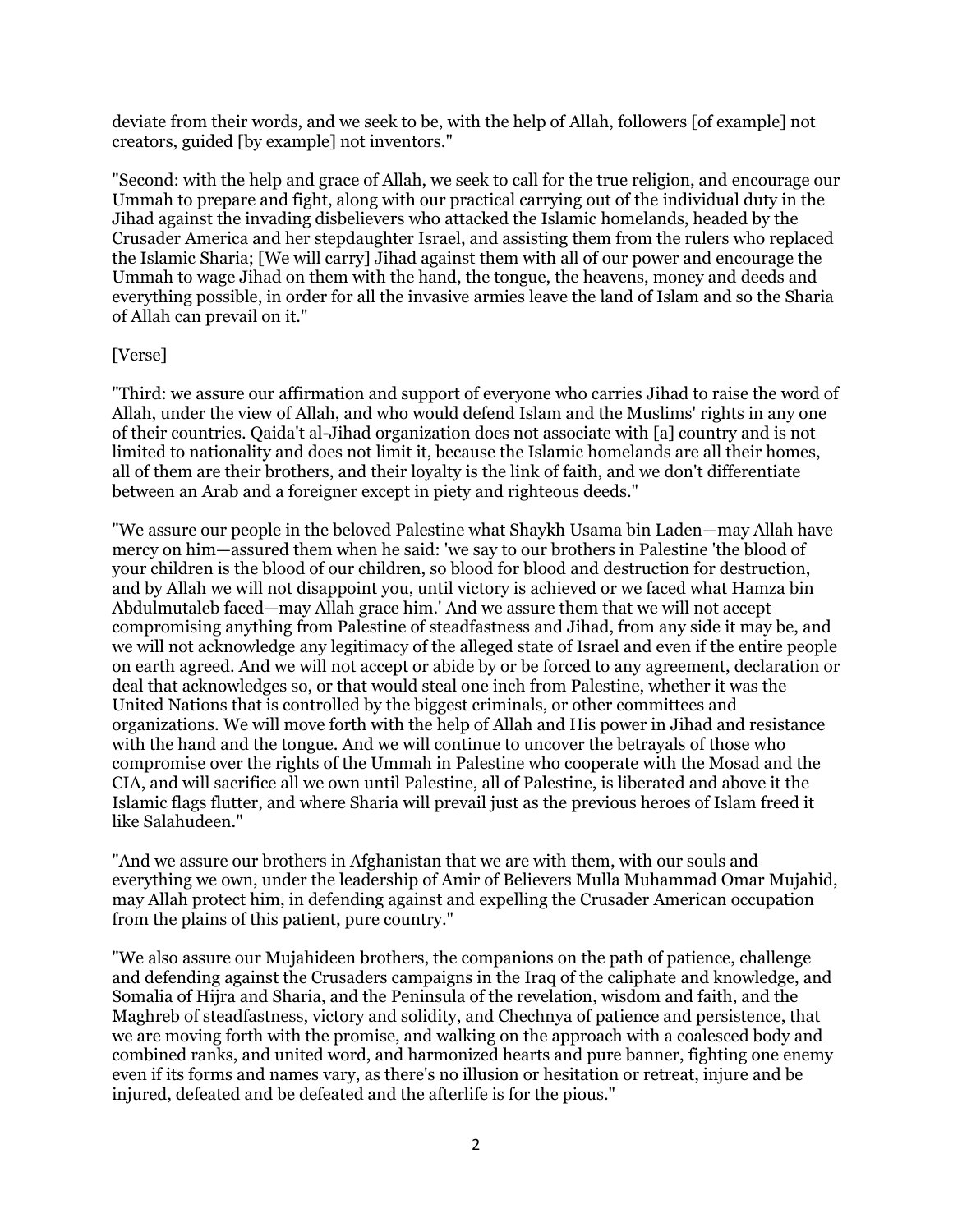# [Verse]

# "Fourth: [Verse] [Hadith]"

"We ask Allah to help us in working on releasing the Muslim prisoners, the lions in the chains who have to be patient, and have bared responsibility, sacrificed and suffered for the cause of supporting Islam and Muslims. And we assure those beloved ones that we haven't forgotten about them and we will not Allah-willing; as we did not forget our Mujahid Shaykh who speaks the truths, Omar Abdulrahman, and we did not forget our brothers in Guantanamo and Baghram and Abu Ghraib, and America's secret and known prisons and in every 'Guantanamo' the agents of America established under her supervision in the Muslim homelands."

# [Verse]

"Fifth: We support and back the revolution of our Muslim, oppressed and suppressed peoples that have risen in the face of the unjust, corrupt tyrants, after they tortured our Ummah in Egypt, Tunisia, Libya, Yemen, Ash-Sham, and al-Maghreb. And we encourage them and encourage the rest of the Muslim people to rise and continue resistance, sacrifice and persistence until all the corrupt, unjust regimes the West has enforced on our. countries and took as bridge to pass its policies and enforce its will on, and until the true, full and anticipated change comes, which will not be achieved except by the Islamic Ummah's return to the Sharia of its Lord after the occupation forces deviated it from ruling. And thus, the Sharia of Islam would fully return to rule the Muslim Ummah, without being challenged by any authority or partnered by any reference, and until the faith is entirely to Allah. Change will not be achieved except with the Ummah's disposal of all kinds of occupation, domination, and military, economic, cultural and judicial control the West enforces on us, and will not be achieved except by removing all kinds of political and social injustice, and all of this needs serious preparation and continuous encouragement and constant Jihad, and a force confronts a force; as the rise of faith comes with a book that guides and sword that brings victory, and it is enough that your Lord if guidance and victor."

"Sixth: we offer our hands and open our hearts to cooperate with everyone working on supporting Islam in the Islamic groups and organizations and outside of them, and to unite and stand together to expel the invaders from the Islamic homelands, and to support the Sharia so the Islamic homelands could be ruling not ruled, leading not led, and commanding not commanded, and until every constitution and law that oppose it are invalidated. And let us cooperate and collaborate in removing the corrupt and corruptive regimes and purify out countries from all forms of injustice, suppression and corruption; all of that in answering the command of Allah [Verse]. And in spite of that, between us and all of our Muslim brothers there's the right of advice and obligation of reminding."

"Seventh: Our Islamic religion forbade all injustice, against the Muslim or others, with the enemy or the friend, and based on it we assure each oppressed in this life—and most of them victims of Western, American crimes—that our religion is the religion of justice and [just] punishment; as we sympathize with the suffering of the oppressed, and that our Jihad against the American arrogance is ultimately to remove injustice from them, and it is an efficient effort to rid them from the Western American exploitation that has enslaved them, stole their wealth, and corrupted their environment and lives."